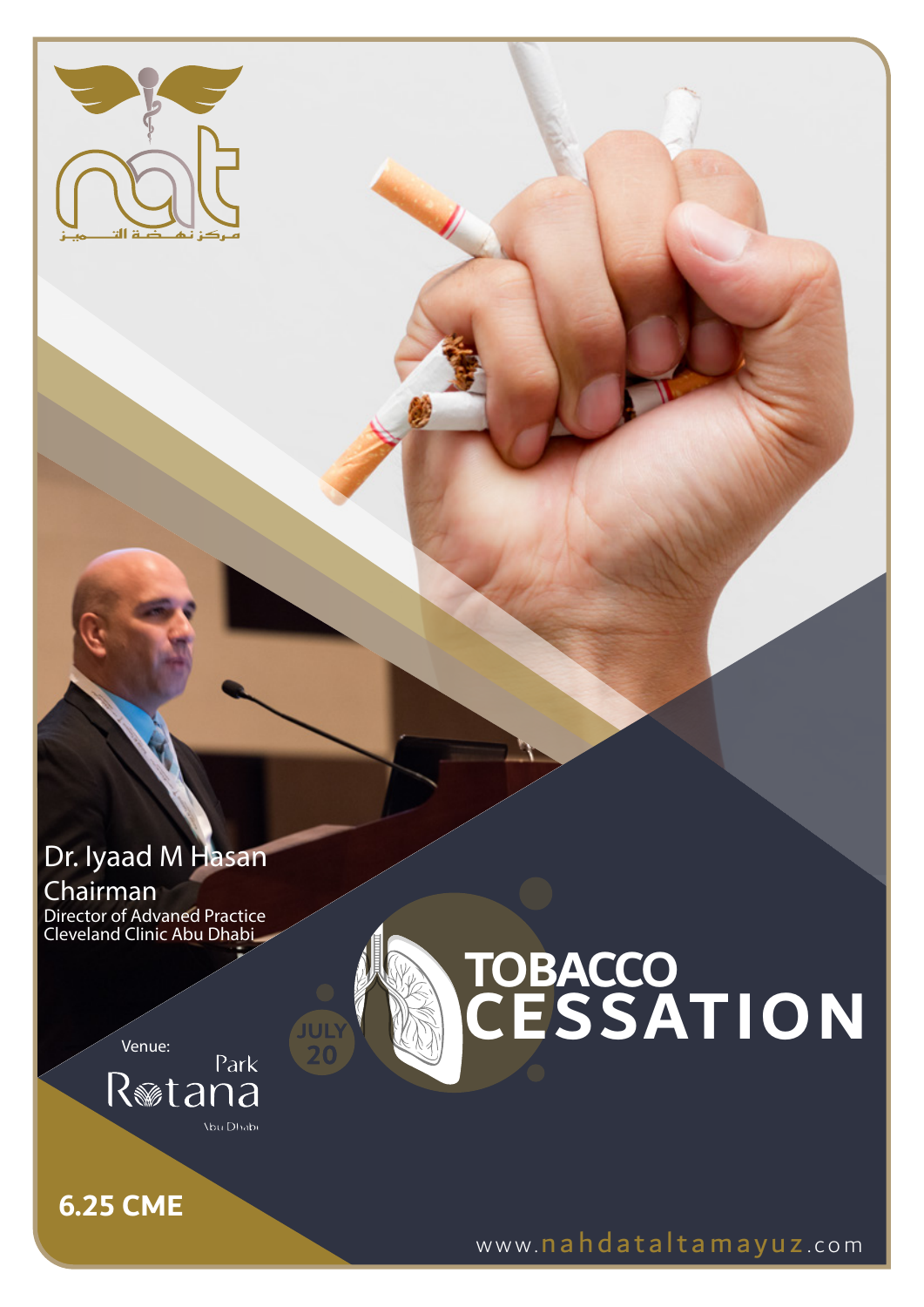#### WELCOME MESSAGE

Tobacco is the number one risk factor for preventable death and disease in the world. It is an epidemic and it is spreading worldwide.

According to the World Health Organization, tobacco kills an estimated 6 million people per year. More than 5 million of those deaths are the result of direct tobacco uses while more than 600,000 are the result of non-smokers being exposed to second-hand smoke. Tobacco cessation significantly reduces the risk of dying from tobacco-related diseases such as coronary heart disease, chronic obstructive pulmonary disease (COPD) and lung cancer.

Health systems can support the role of Healthcare professionals in tobacco cessation by promoting, providing coverage for, and supporting delivery of treatment. Professional smoking cessation support methods generally attempt to address nicotine withdrawal symptoms to help the client break free of nicotine addiction.

Many clinicians lack current information about how to best help their patients who use tobacco products. Additionally, they may fail to intervene due to inadequate clinic or institutional support for routine assessment and treatment of tobacco use.

### **OBJECTIVES**

- Define the different tobacco smoking types and cover the epidemic in UAE
- Understand updates on the health consequences of smoking
- Understand the difference between different treatments and clarify the advantages and disadvantages of each method
- Differentiate between addiction and other cases

### WHO SHOULD ATTEND

All Healthcare Professionals including: Doctors, Technicians, Rehabilitation specialists, Nurses, Pharmacologists, Specialists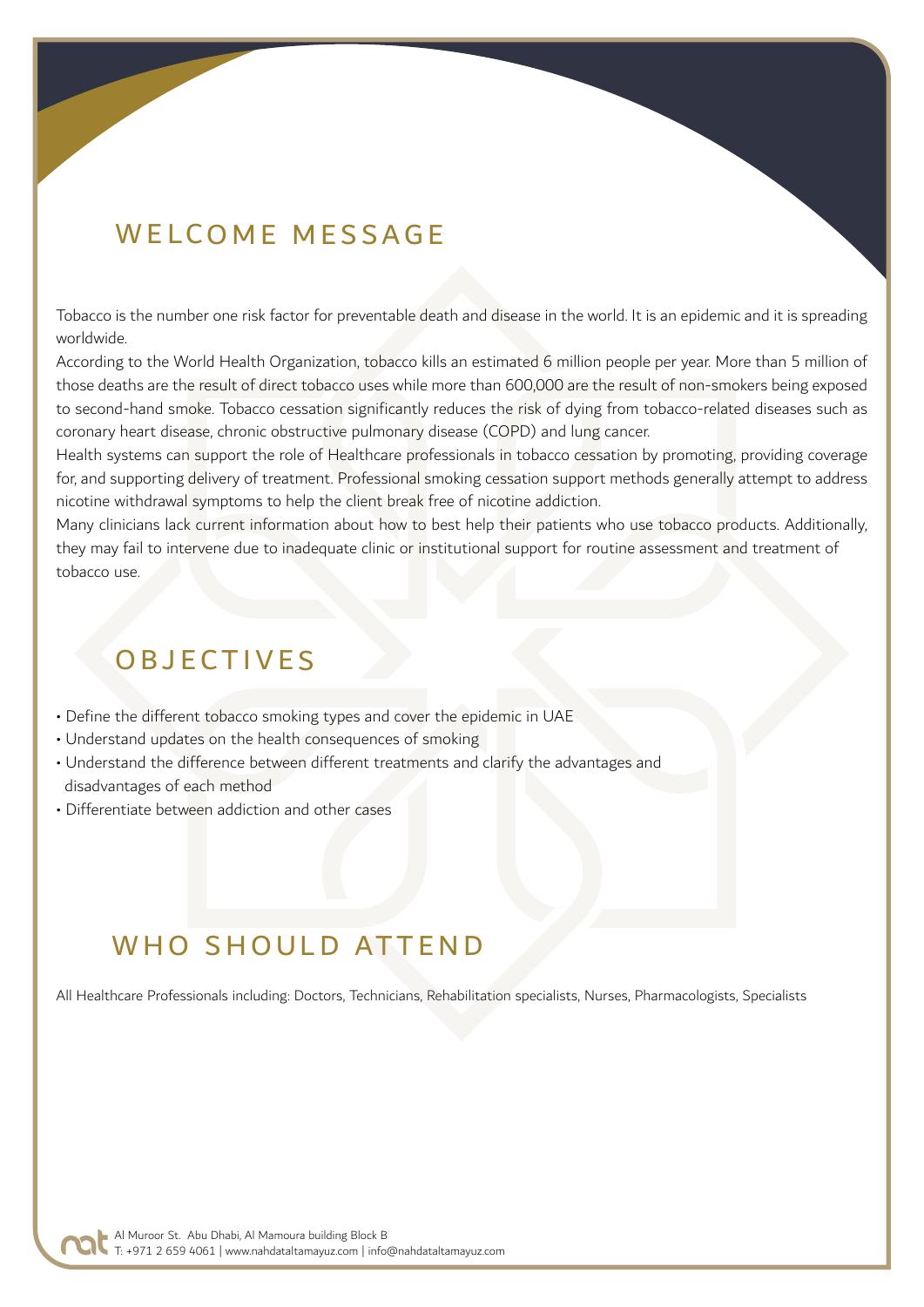

Dr. Iyaad M Hasan Director of Advaned Practice Cleveland Clinic Abu Dhabi



Dr. Yaaqoob Alhammadi Chief Operating Officer Dae Al-Shifaa Hospital



Dr. Kamal Al Abdi Consultant Interventional Cardiologist (Facharzt), HOD, CPHQ, NMC Royal Hospital, Khalifa City

SPEAKER



Naser Al Riyami -Licensed Psychologist with Health Authority Abu Dhabi -National Guild of Hypnotists -National Federation for Neuro Linguistic Programming -American Hypnosis Association



Dr. Budoor Al Shehhi Senior Officer- CVD & Metabolic Diseases Public Health Division Department of Health – Abu Dhabi



Dr. Hussain S. Abdullah Almusaabi Chest Physician Specialist Zayed military Hospital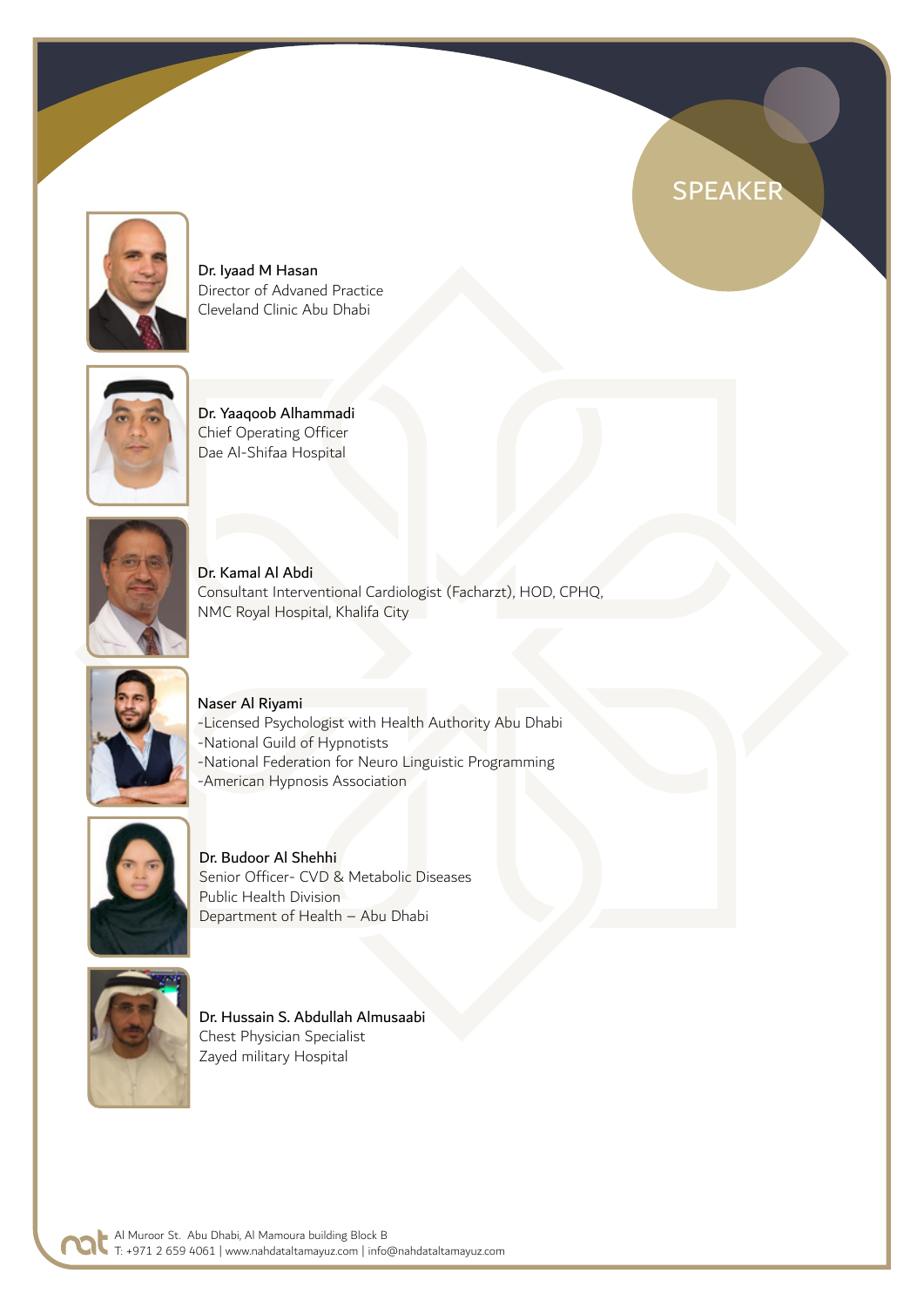#### (Friday) July 20, 2018 | 6.25 CME

Registration, Pre-test, and Reception coffee : 12:00 to 13:00

| <b>Time</b>    | <b>Event</b>                                                                              | <b>Speaker</b>       |
|----------------|-------------------------------------------------------------------------------------------|----------------------|
|                |                                                                                           |                      |
| 13:00<br>13:45 | Epidemiology of Tobacco use; Current trends                                               | Dr. Iyaad Hasan      |
| 13:45<br>14:00 | <b>Discussion period</b>                                                                  |                      |
| 14:00<br>14:45 | <b>Consequences on the Respiratory</b><br><b>System from Tobacco Use</b>                  | Dr. Hussain Saleh    |
| 15:00<br>14:45 | <b>Discussion period</b>                                                                  |                      |
| 15:00<br>15:45 | Tobacco and the Heart: coronary heart disease,<br>stroke, and peripheral vascular disease | Dr. Kamal al Abdi    |
| 16:00<br>15:45 | <b>Discussion period</b>                                                                  |                      |
| 16:00<br>16:15 | <b>Prayer and Coffee Break</b>                                                            |                      |
| 17:00<br>16:15 | Addiction: Assisting patients with quitting                                               | Dr. Iyaad Hasan      |
| 17:15<br>17:00 | <b>Discussion period</b>                                                                  |                      |
| 17:15<br>18:00 | Alternative Medicine: Treating the Mind                                                   | Nasser al Riyami     |
| 18:00<br>18:15 | <b>Discussion period</b>                                                                  |                      |
| 18:15<br>18:45 | <b>Prayer and Coffee Break</b>                                                            |                      |
| 18:45<br>19:30 | Tobacco Use during Pregnancy and the<br>adverse effects to the child                      | Dr. Yaaqoob Alhammad |
| 19:30<br>19:45 | <b>Discussion period</b>                                                                  |                      |
| 20:30<br>19:45 | <b>Combination Treatment</b>                                                              | Dr. Iyaad Hasan      |
| 20:30<br>20:45 | <b>Discussion period</b>                                                                  |                      |
| 20:45<br>21:30 | Regulation: Second Hand Smoking prevention                                                | Dr. Budoor Al Shehhi |
| 21:30<br>21:45 | <b>Discussion period</b>                                                                  |                      |
| 21:45<br>22:00 | Conclusion                                                                                | Dr. Iyaad Hasan      |
| 22:10<br>22:00 | Post-test and Evaluation                                                                  |                      |

C

### AGENDA